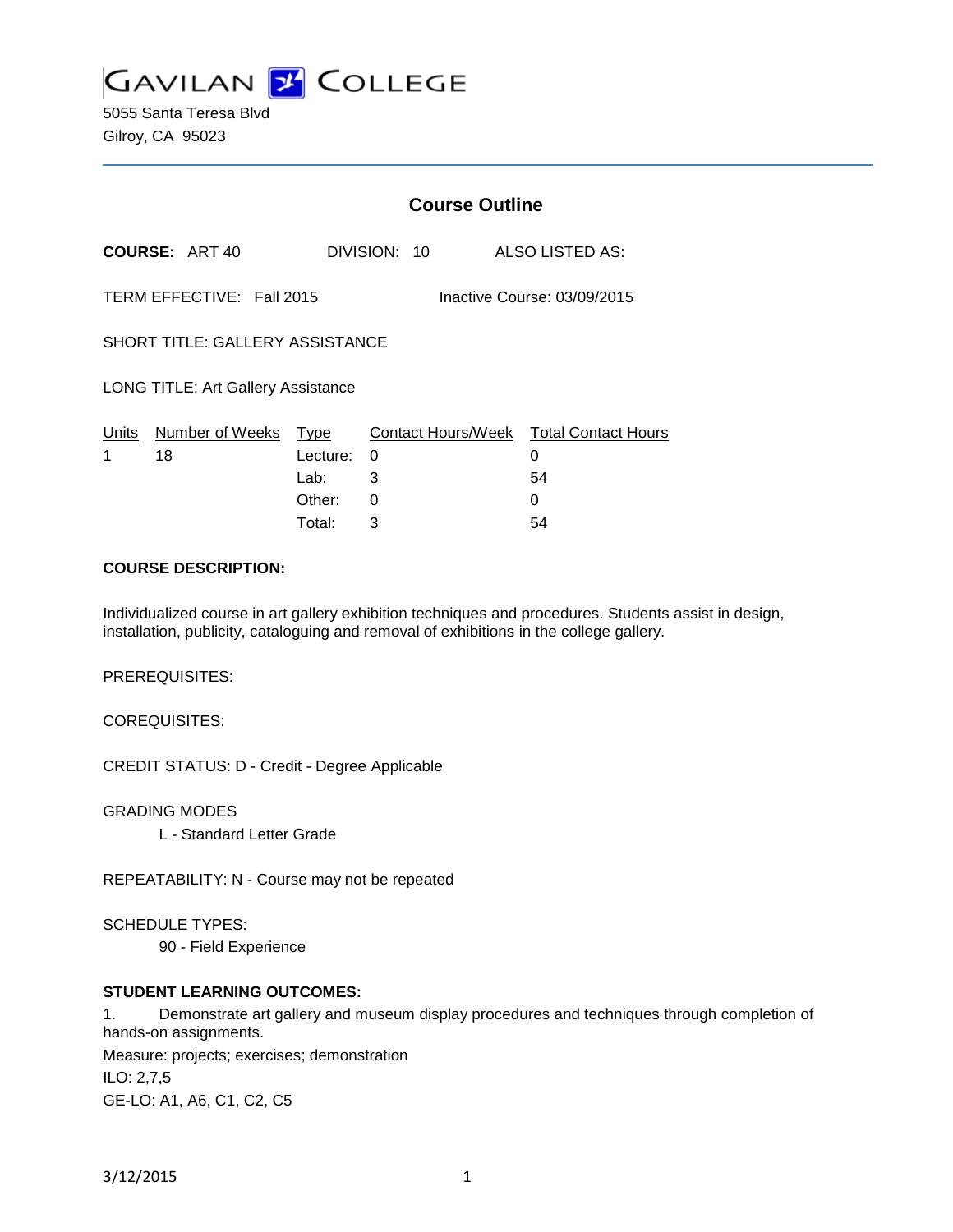2. Demonstrate the conservation role of matting, mounting and framing artworks through hands-on activities.

Measure: projects; exercises; demonstration ILO: 2,7,5 GE-LO: A1, A6, C1, C2, C5

3. Demonstrate creative thought and analysis in gallery design layout and installation Measure: projects; exercises; demonstration ILO: 2,7,5 GE-LO: A1, A6, C1, C2, C5

4. Demonstrate ability to establish and accomplish goals and objectives as assigned Measure: performance; demonstration ILO: 2,3,7,5 GE-LO: A1, A6, C1, C2, C5

5. Articulate verbally and in written reports, documented rationale or the sources, ideas and inspirations behind gallery exhibitions.

Measure: written analysis; oral presentation; performance ILO: 1,2,3,5,7 GE-LO: A1, A6, C1, C2, C5

6. Analyze and critique verbally and in written form his/her ideas for the display of artwork. Measure: written analysis; oral presentation; performance ILO: 1,2,3,5,7 GE-LO: A1, A6, C1, C2, C5

7. Research and presents findings in written and oral formats on assigned topics Measure: written analysis; oral presentation; performance ILO: 1,2,3,5,7 GE-LO: A1, A6, C1, C2, C5

#### **CONTENT, STUDENT PERFORMANCE OBJECTIVES, OUT-OF-CLASS ASSIGNMENTS**

Inactive Course: 03/09/2015

WEEKS 1-18 54 HOURS

The specific list of activities will vary, based on the variety of

displays and exhibitions that will be installed during the semester.

a. Exhibition publicity, such as poster and invitation design, news

releases and artist biographies.

- b. Gallery preparation and exhibition installation
- 1. Wall and display case arrangements
- 2. Exhibition layout design
- 3. hanging, mounting and protection techniques
- 4. Cataloging and labeling
- 5. Lighting techniques
- c. Exhibition reception arrangements
- d. Exhibition removal and storage procedures

3/12/2015 2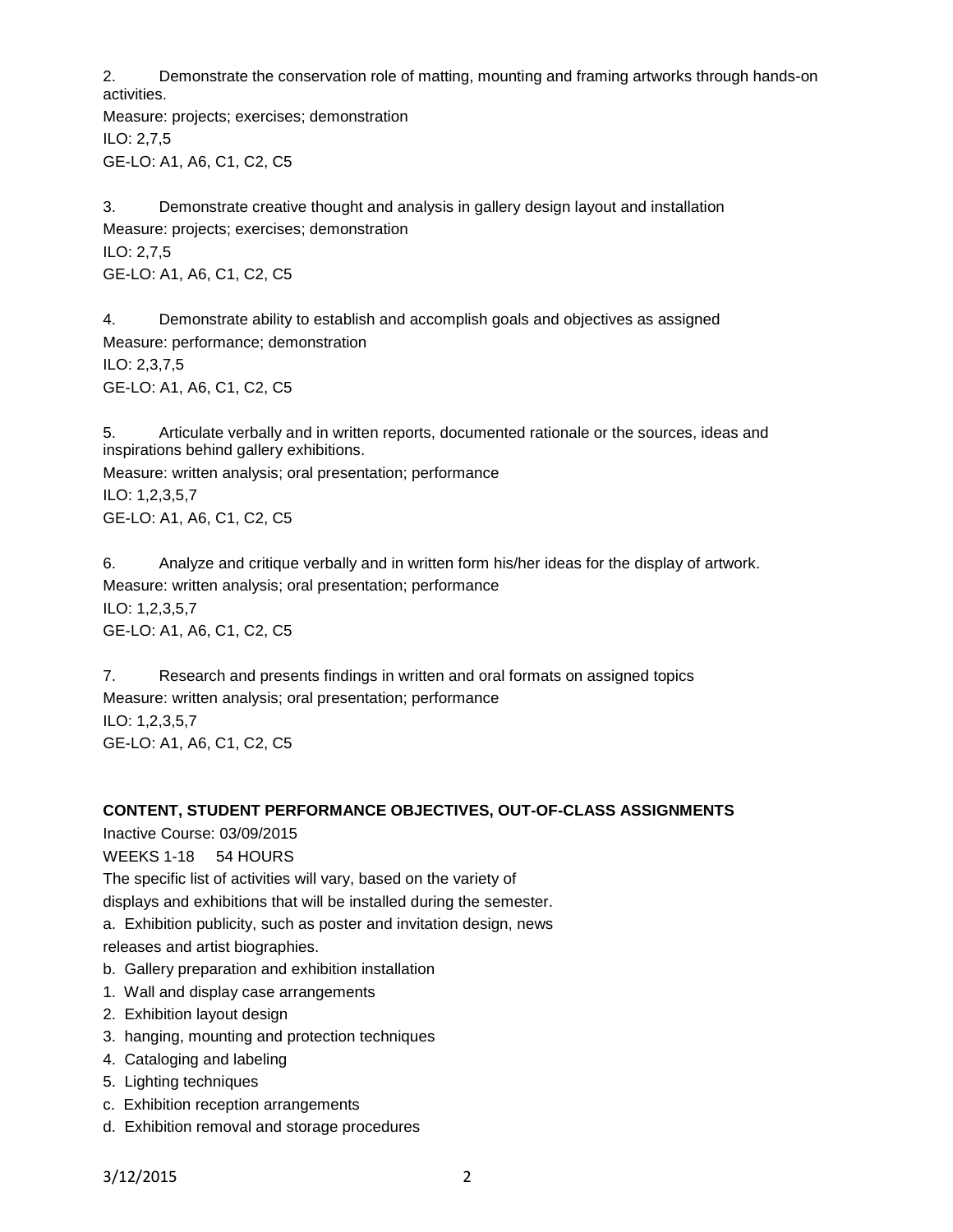- e. General matting, framing and art conservation practices
- f. Visits to other galleries, museums and shops
- g. Demonstrate a knowledge and skill of:
- 1. matting and mounting art work
- 2. wiring, hanging and glassing 2-dimensional artwork
- 3. display techniques for 3-dimensional artworks

4. organizing, cataloging and labeling artworks in an exhibition

5. arrangements necessary for publicity, delivery and pick-up of works, storage of works before and after an exhibition, and receptions when held

- 6. lighting considerations in mounting and installing a display or exhibition
- 7. exhibition removal and wall reclamation

\*\*Students must actively demonstrate, through service contributed, independence of thought, creative solving, aesthetic awareness and the ability to accomplish established goals and objectives. ASSIGNMENTS:

Students must actively demonstrate, through service contributed, independence of thought, creative problem solving, aesthetic awareness and the ability to accomplish established goals and objectives.

## **METHODS OF INSTRUCTION:**

The student will work in the gallery under direct super- vision of the faculty advisor, providing for continuous "hands-on" learning in a lab situation.

#### **METHODS OF EVALUATION:**

The types of writing assignments required: Written homework Term papers Other: Journal entries and notes for each exhibition. The problem-solving assignments required: Lab reports Other: Exhibition planning and curating The types of skill demonstrations required: Field work Performance exams Other: Installation and removal of exhibitions The types of objective examinations used in the course: Multiple choice True/false Matching items Completion Other category: Evaluation informally conducted in a day-to-day manner and formally in a written self-evaluation and instructor critique at the end of the study.

3/12/2015 3